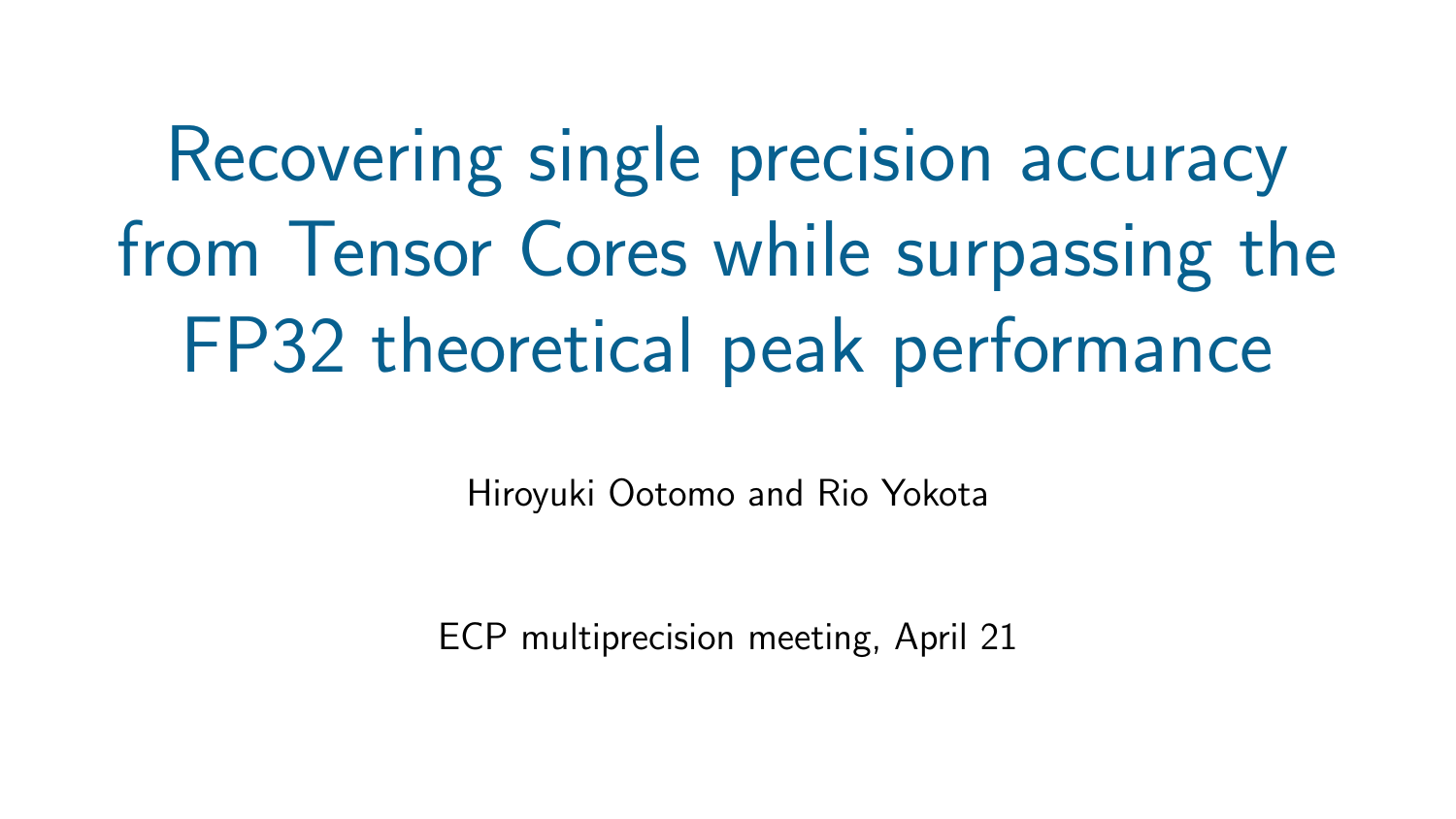#### Achievements of this work

Our SGEMM emulation on Tensor Cores outperforms the theoretical peak performance of FP32 SIMT Core while achieving the same level of accuracy.

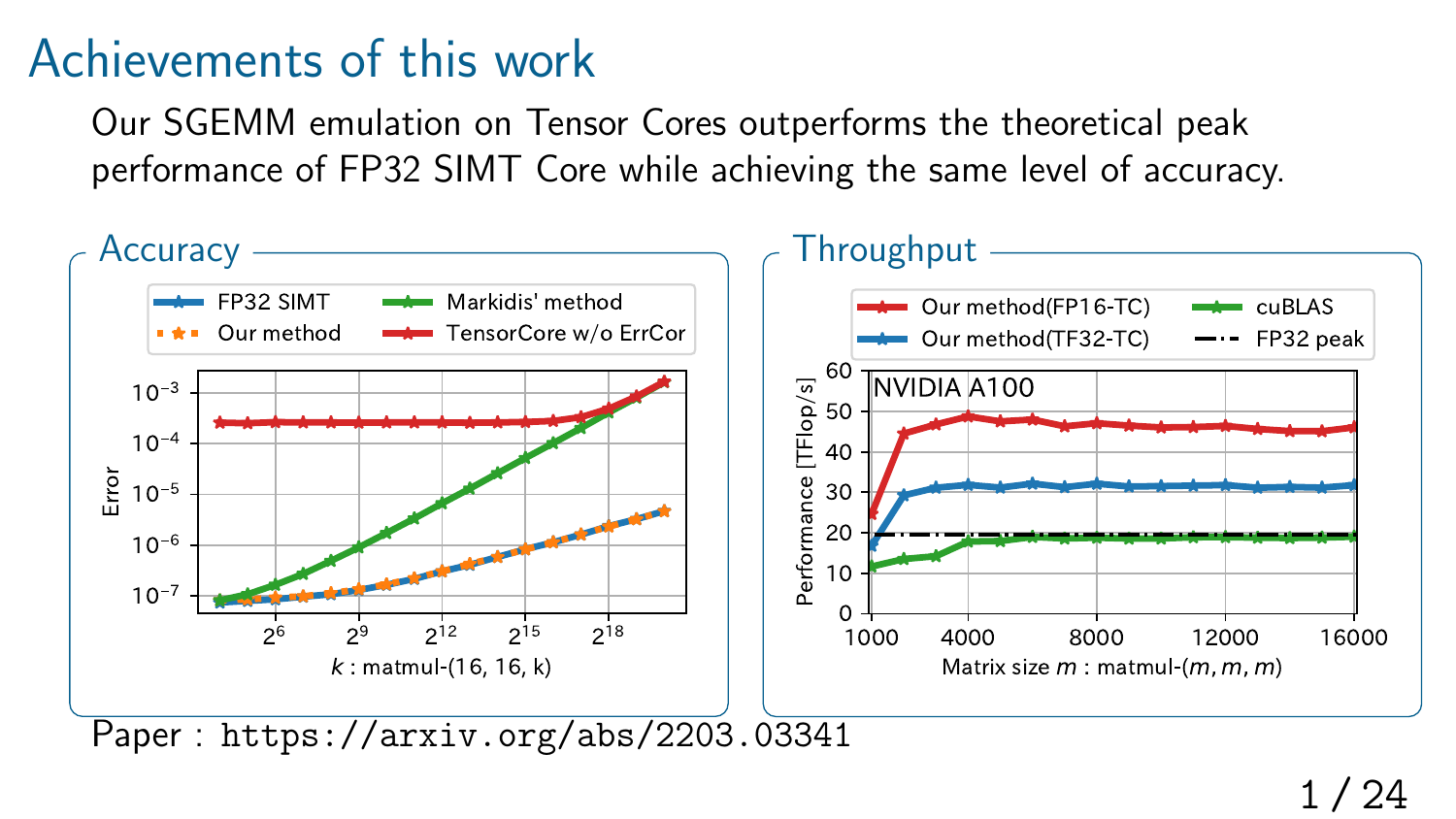#### Related work

**1 Markidis et al. proposed a SGEMM emulation method on Tensor Cores. NVIDIA Tensor Core Programmability, Performance & Precision**, https://arxiv.org/abs/1803.04014 However, their method does not fit the accuracy of FP32 SIMT Core.

**2** Feng *et al.* claimed to fix the accuracy of Markidis' method by recovering **EGEMM-TC: accelerating scientific computing on tensor cores with extended precision**, PPoPP'21 Is it true? We have also investigated the mantissa length problem and concluded that it is not the problem of Markidis' method.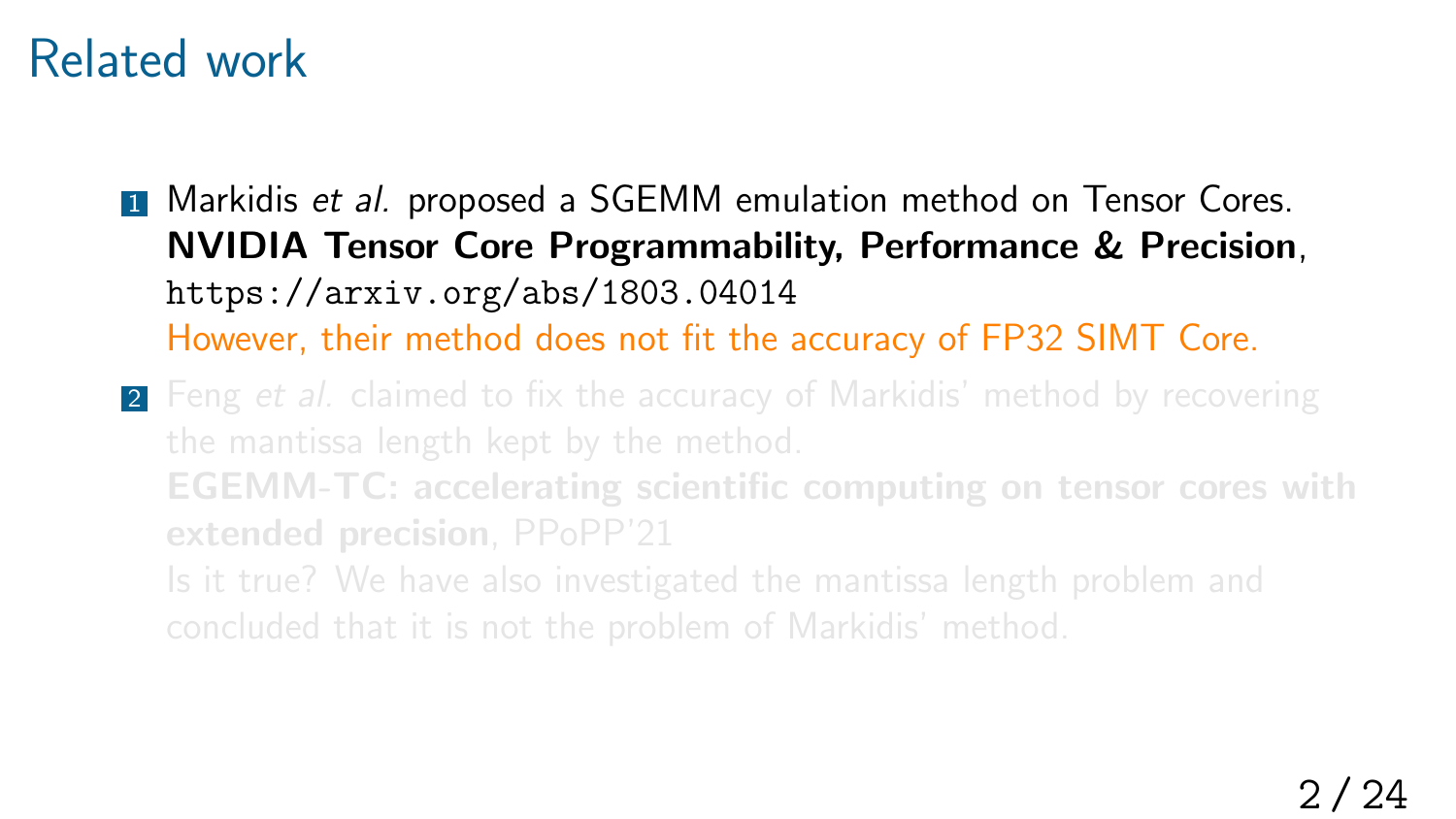#### Related work : Markidis' method

Compute a multiplitation of FP32 matrices  $A_{F32}$  and  $B_{F32}$ .

**1** Split one FP32 matrix into two FP16 matrices

 $M_{F16}$  ← toF16 ( $M_{F32}$ )  $\Delta M_{F16}$  ← toF16 ( $M_{F32}$  – toF32 ( $M_{F16}$ ))

2 Multiply and accumulate using Tensor Core

$$
\begin{aligned} C &\leftarrow (A_{\text{F16}}+\Delta A_{\text{F16}})\left(B_{\text{F16}}+\Delta B_{\text{F16}}\right) \\ &\sim A_{\text{F16}}B_{\text{F16}}+\Delta A_{\text{F16}}B_{\text{F16}} \\ &+A_{\text{F16}}\Delta B_{\text{F16}}+\Delta A_{\text{F16}}\Delta B_{\text{F16}} \end{aligned}
$$

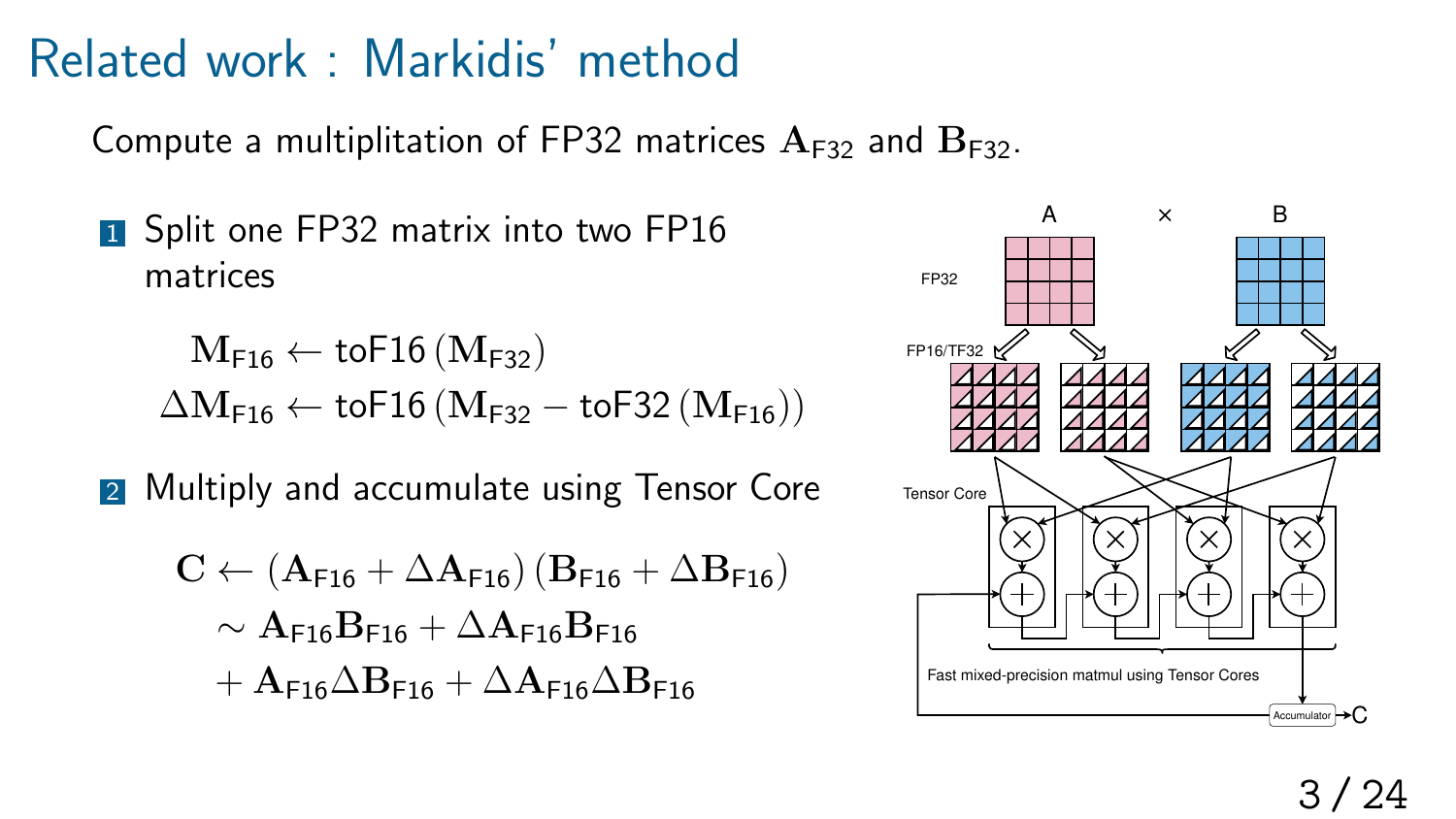#### Related work

**1** Markidis *et al.* proposed a SGEMM emulation method on Tensor Cores. **NVIDIA Tensor Core Programmability, Performance & Precision**, https://arxiv.org/abs/1803.04014 However, their method does not fit the accuracy of FP32 SIMT Core.

2 Feng *et al.* claimed to fix the accuracy of Markidis' method by recovering the mantissa length kept by the method. **EGEMM-TC: accelerating scientific computing on tensor cores with extended precision**, PPoPP'21 Is it true? We have also investigated the mantissa length problem and

concluded that it is not the problem of Markidis' method.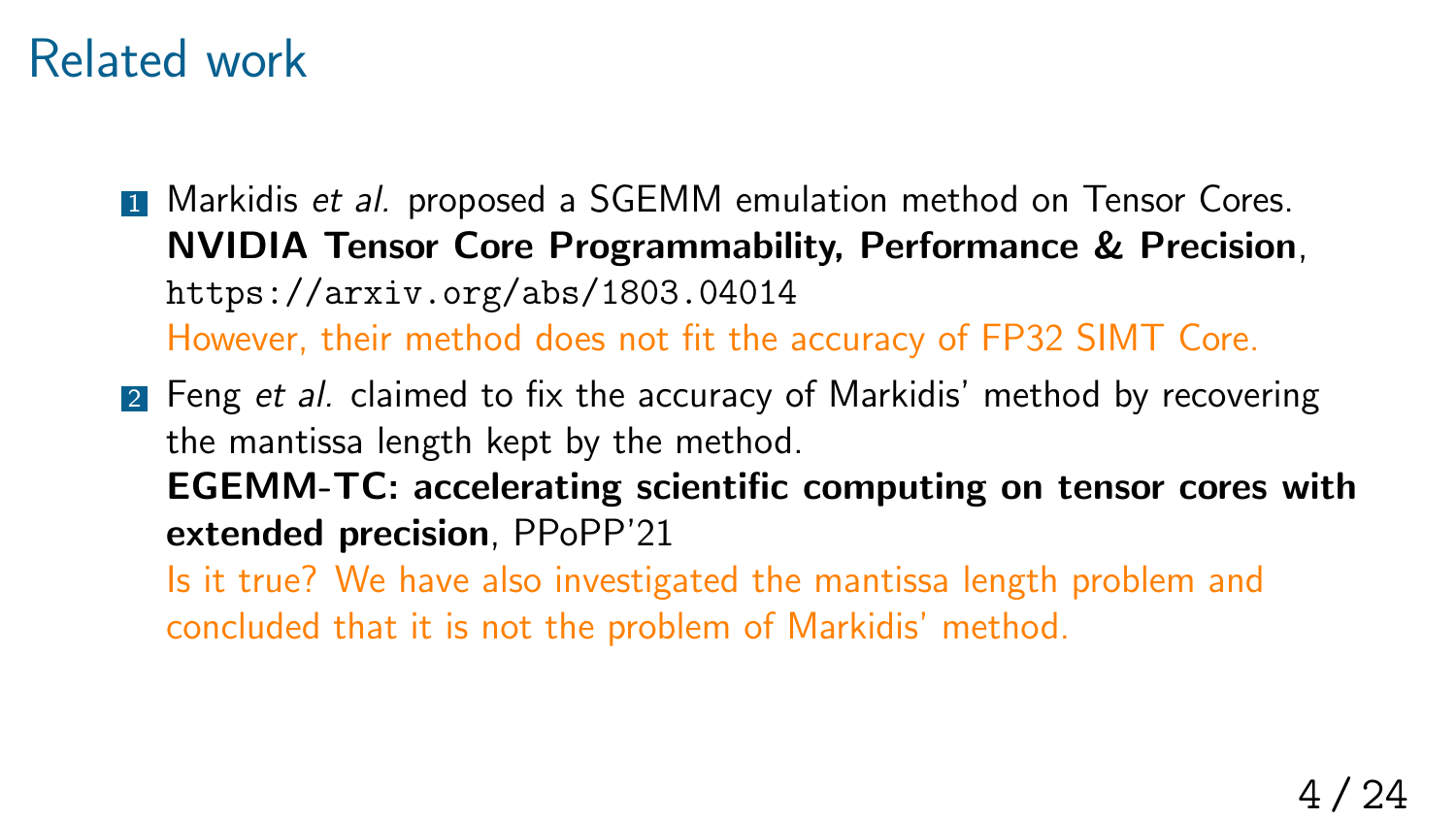# Contribution (1/2)

- We have found that the rounding for accumulator inside Tensor Cores – RZ – causes the low accuracy of Markidis' method.
- $\blacksquare$  To avoid this rounding, we use FP32 SIMT Core for the accumulation outside of Tensor Cores.

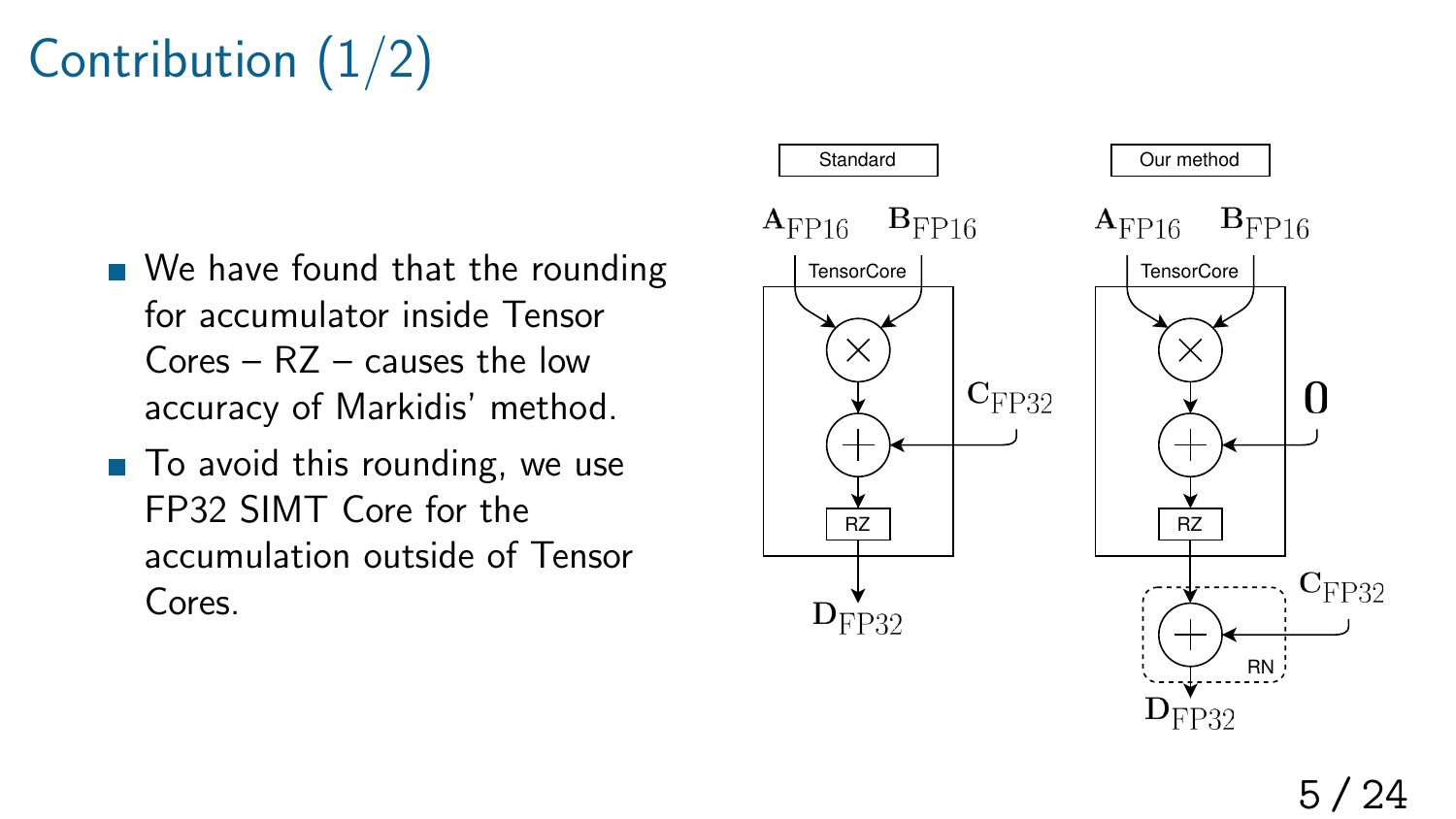# Contributions (2/2)

- $\blacksquare$  Improve the accuracy of Markidis' method
	- **1** Calculat expectation mantissa length
	- 2 Found the causes the low accuracy: rounding inside Tensor Core
	- 3 Develop a method to avoid this rounding.
- **4** Reduce the underflow probability during the error correction by scaling error correction terms
- **5** Reduce computational complexity by omitting negligible error correction step
- <sup>6</sup> Demonstrate that our method outperforms the FP32 SIMT Core peak performance and consumes lower consumption while the the same level accuracy.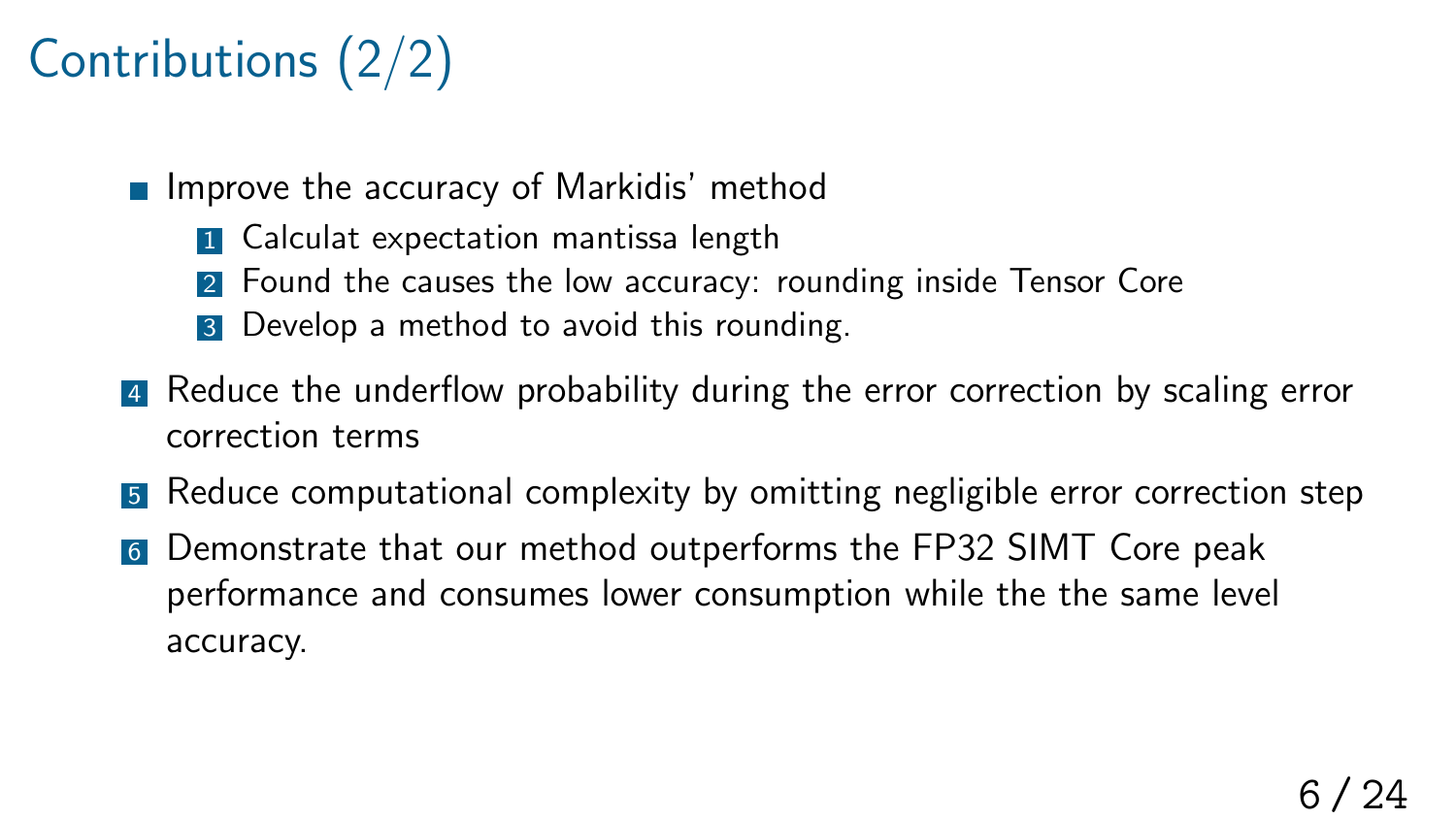# $(1/6)$  The expectation mantissa length of Markidis' method

 $[Markidis'$  method]  $M_{F32}$  ~  $(M_{F16} + \Delta M_{F16})$  where  $\mathbf{M}_{\mathsf{F16}} \leftarrow \mathsf{toF16}\left(\mathbf{M}_{\mathsf{F32}}\right), \Delta \mathbf{M}_{\mathsf{F16}} \leftarrow \mathsf{toF16}\big(\mathbf{M}_{\mathsf{F32}} - \mathsf{toF32}\left(\mathbf{M}_{\mathsf{F16}}\right)\big)$ 

Feng *et al.* claimed that the Markidis' method can only keep 20 per 23 bits of the FP32 mantissa and this is the main cause of the low accuracy of the method.

#### Is it true?

#### Answer from our investigation

No.

We found that the expectation mantissa length kept by Markidis' method is 22.75 per 23 bit.

Furthermore, we showed that this 0.25 bits of mantissa loss is not the main cause of the low accuracy of Markidis' method.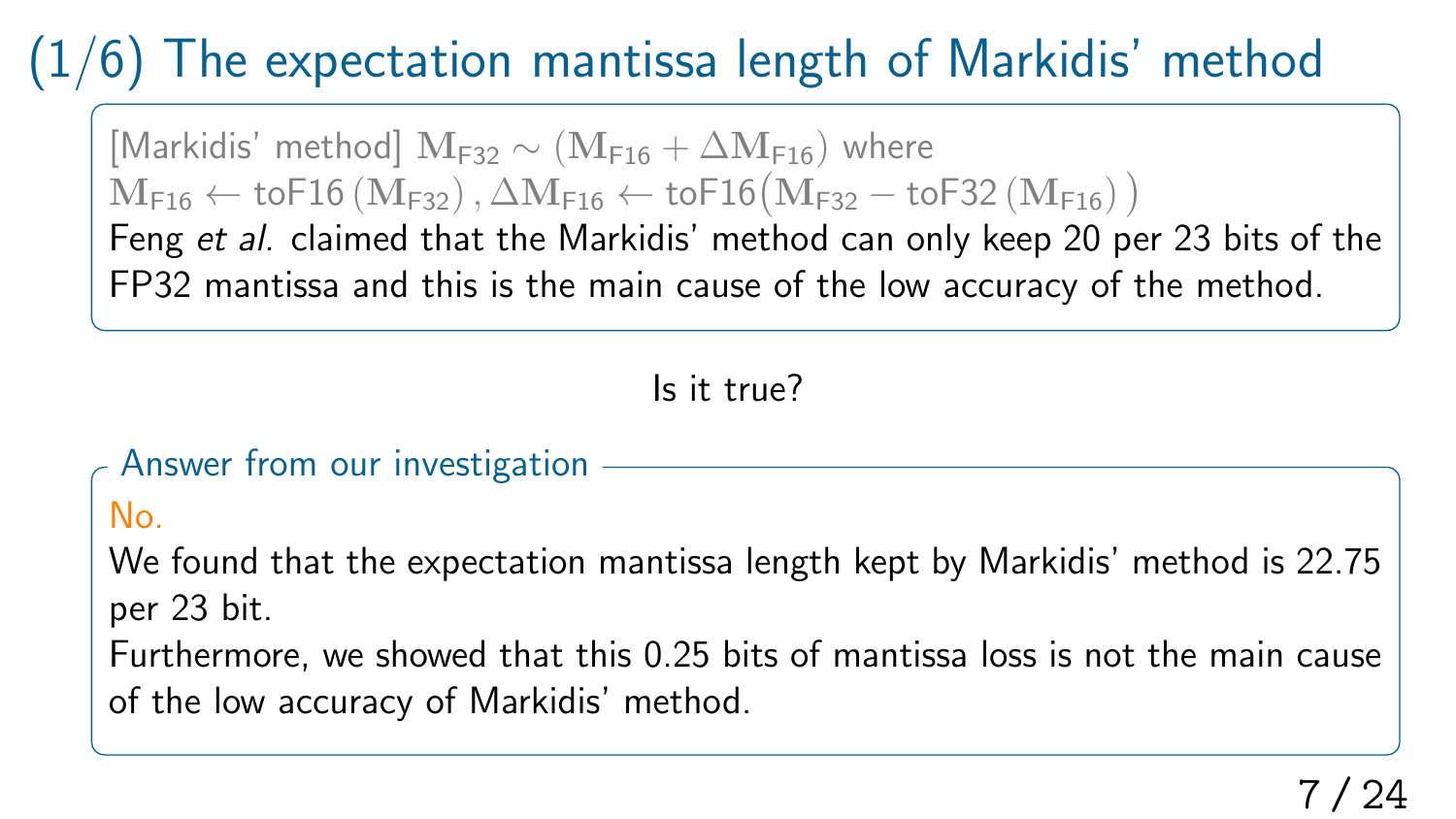## $(1/6)$  The expectation mantissa length of Markidis' method

To show that the mantissa loss is not the main cause of the low accuracy of Markidis' method, we conducted a small experiment.

- Compared Markidis' method to a preprocessed SGEMM, which sets the LSB of mantissa to zero.
- $\blacksquare$  By this preprocess, the expectation of mantissa length becomes 22.5 bits (*<* 22.75 bits)
- The accuracy of Markidis' method is worse than this preprocessed SGEMM.
- *⇒* The 0.25 bits of mantissa loss is not the (main) cause of the low accuracy of Markidis' method.

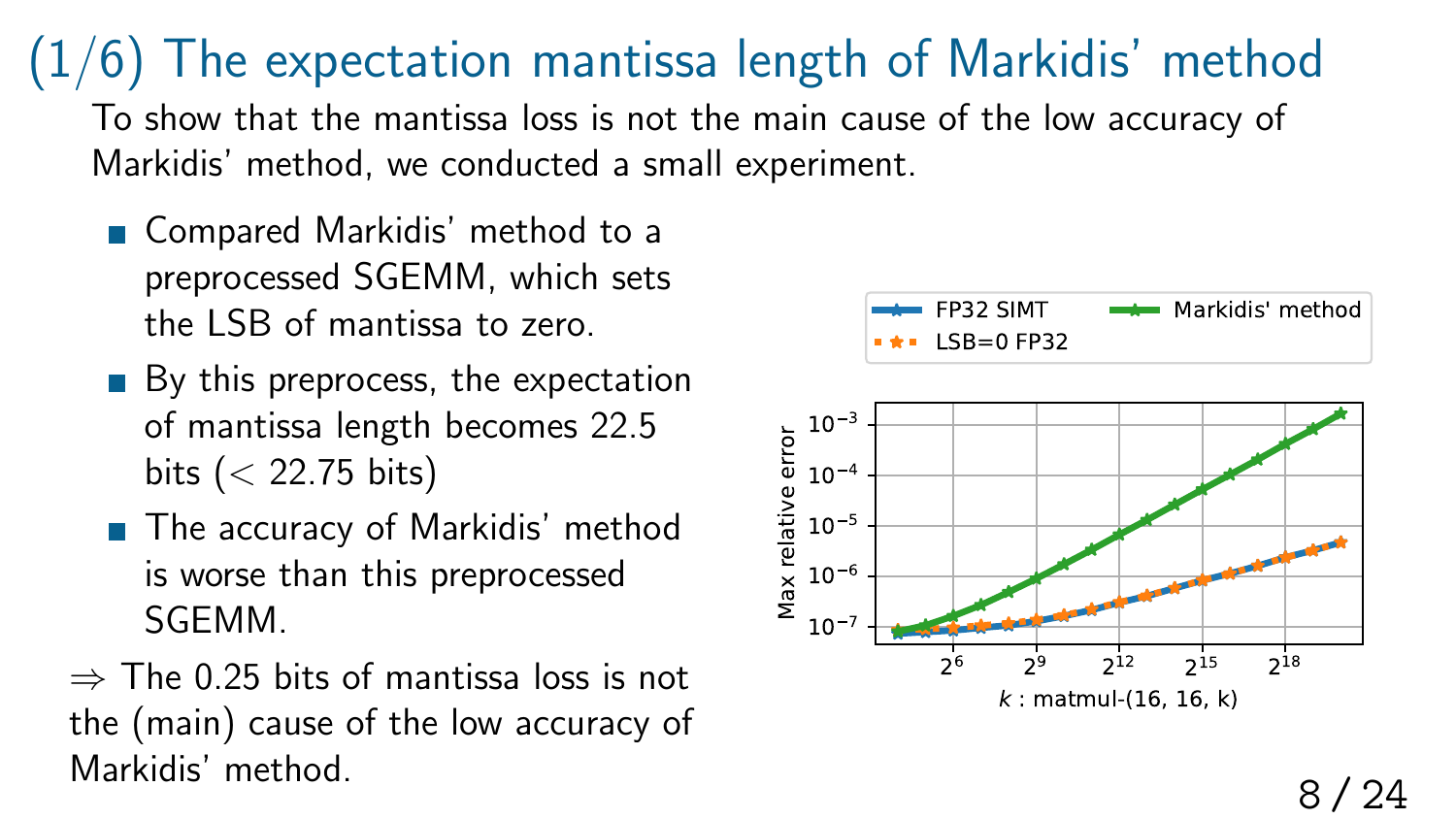### (2/6) Cause of Low Accuracy: Rounding Inside Tensor Core

- Made two types of Tensor Cores emulators which compute  $A_{\text{FP16}}B_{\text{FP16}} + C_{\text{FP32}}$  using
	- **1** RN in C<sub>FP32</sub> addition. 2 RZ in C<sub>FP32</sub> addition.
- The accuracy of Markidis' method using "RZ in  $C_{FP32}$  addition" is similar to the real Tensor Cores.

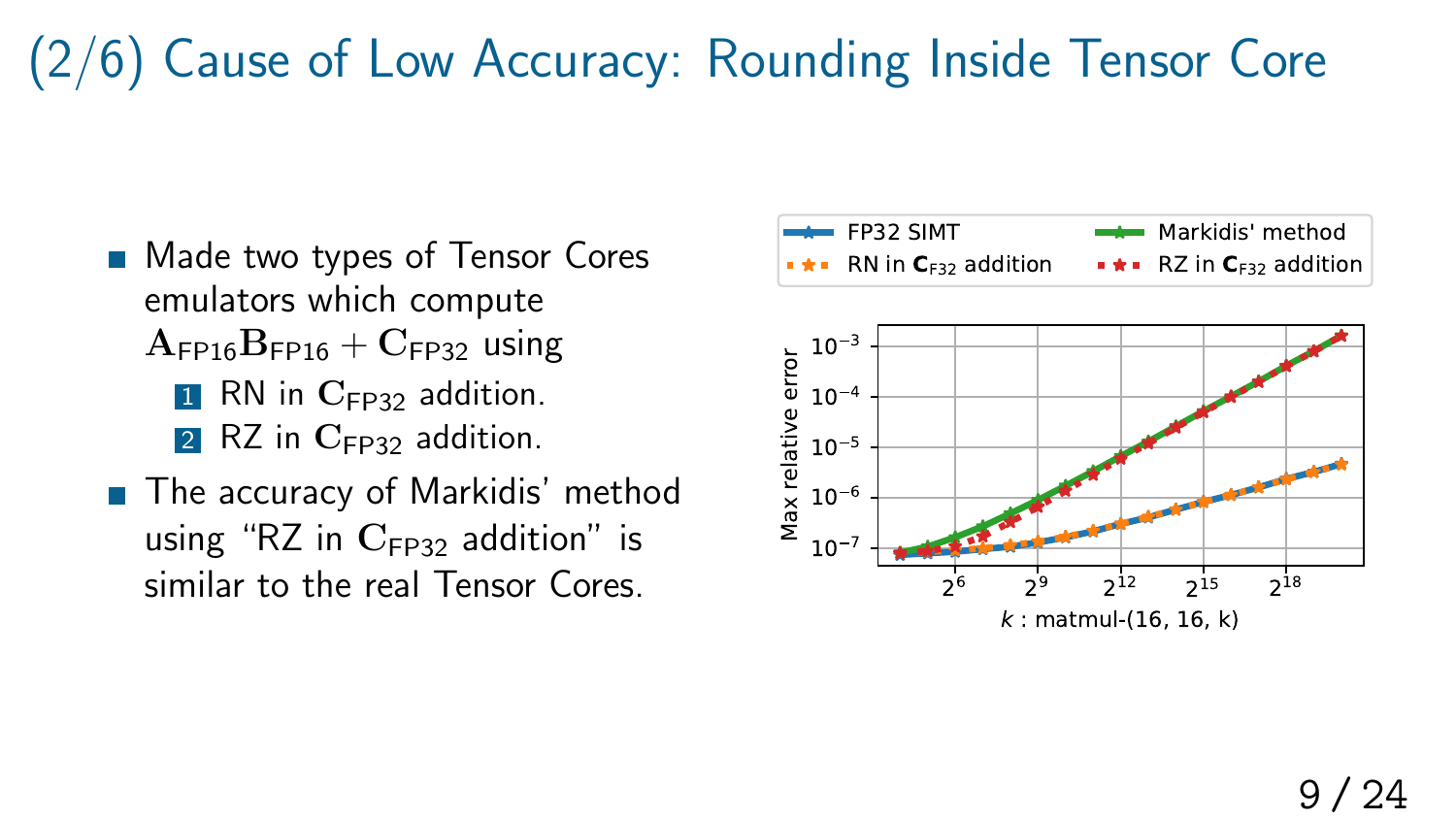# (3/6) Avoiding the Rounding Inside Tensor Core

- We use FP32 SIMT adder to compute the  $C_{FP32}$  addition using RN.
- This method avoids the **direct** RZ for  $C_{\text{FP32}}$  addition.

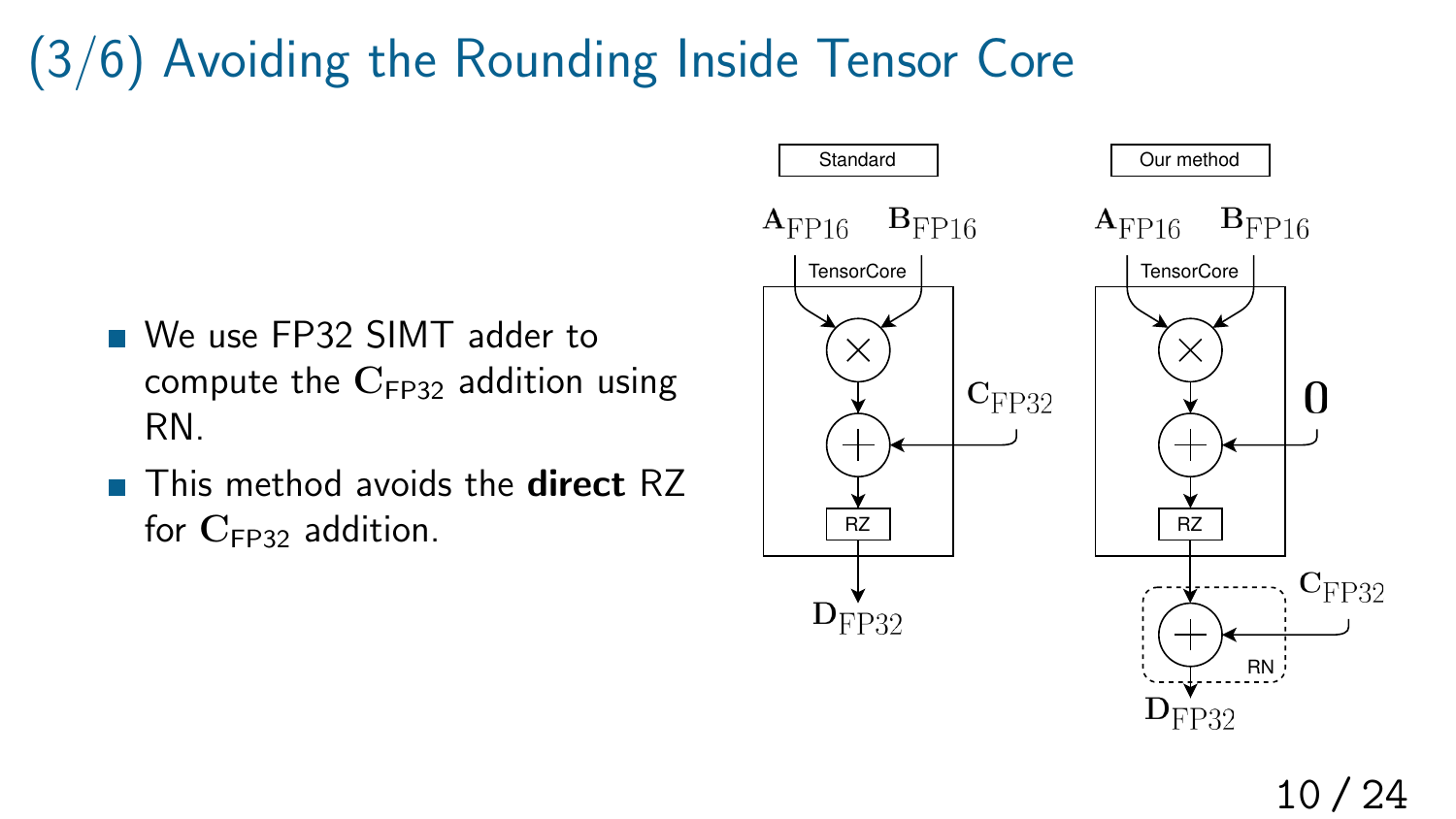### (3/6) Avoiding the Rounding Inside Tensor Core

With this approach, we improved the accuracy of Markidis' method.

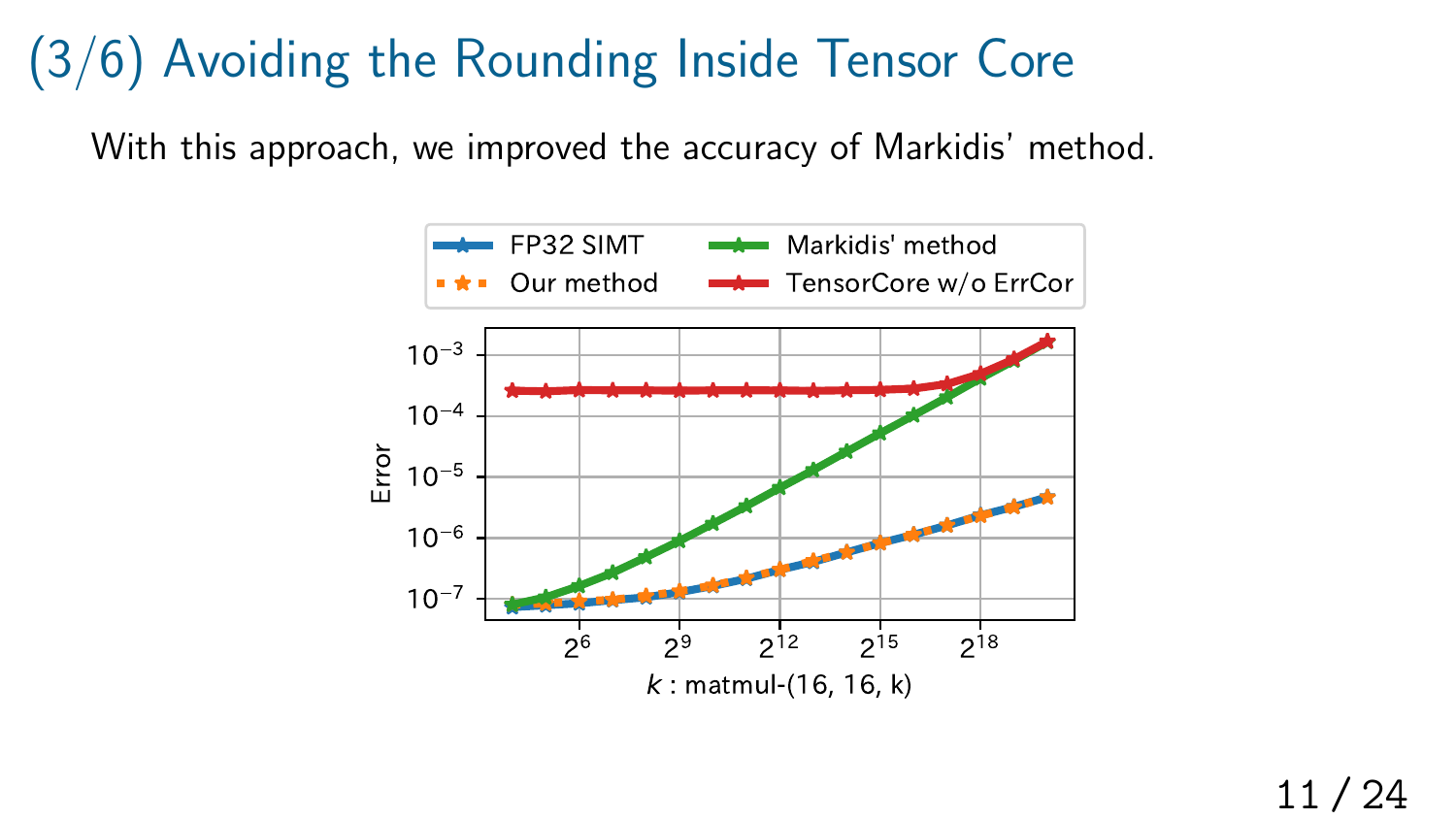(4/6) Reducing Underflow Probability with Scaling One computation underflows with high probability in Markidis' method.  $M_{F16} \leftarrow \text{toF16} (M_{F32})$  $\Delta \mathbf{M}_{\mathsf{F16}} \leftarrow \text{toF16} \big( \mathbf{M}_{\mathsf{F32}} - \text{toF32} \left( \mathbf{M}_{\mathsf{F16}} \right) \big)$ 

This computation

We have investigated the underflow and gradual underflow probabilities.



 $P_{u+qu}$ : The underflow and gradual underflow probability.

*P<sup>u</sup>* : The underflow probability.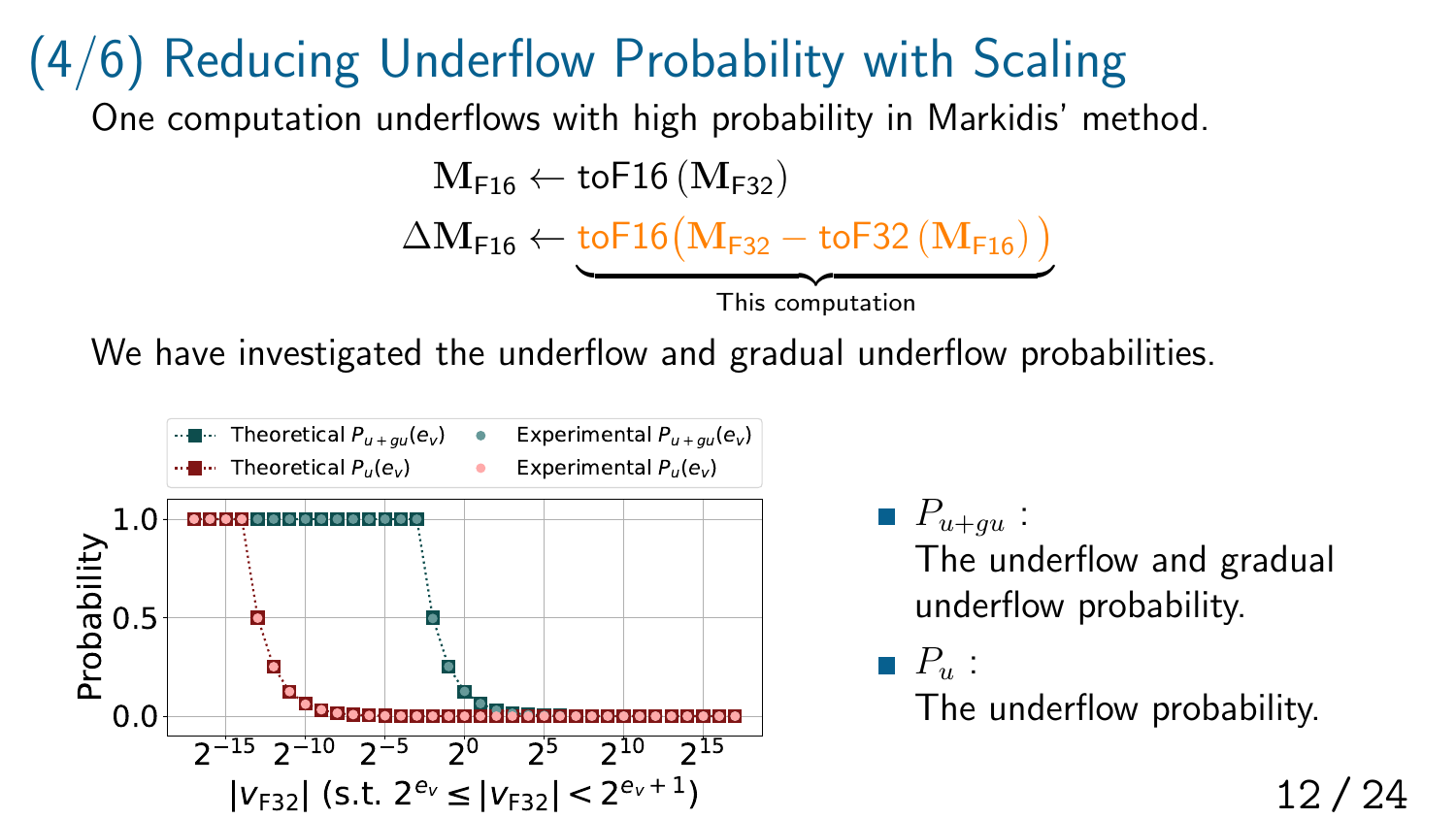#### (4/6) Reducing Underflow Probability with Scaling

■ Markidis' method

 $M_{F16} \leftarrow \text{toF16} (M_{F32})$  $\Delta M_{F16}$  ← toF16 ( $M_{F32}$  – toF32 ( $M_{F16}$ ))  $C \sim A$ F16 $B$ F16 +  $\Delta A$ F16 $B$ F16 +  $A$ F16 $\Delta B$ F16 +  $\Delta A$ F16 $\Delta B$ F16

■ Our prototype method scales the  $\Delta M_{F16}$  computation.

 $M_{F16} \leftarrow \text{toF16} (M_{F32})$  $\Delta \mathbf{M}_{\mathsf{F16}} \leftarrow \mathsf{toF16}\left( \left( \mathbf{M}_{\mathsf{F32}} - \mathsf{toF32}\left( \mathbf{M}_{\mathsf{F16}} \right) \right) \times 2^{11} \right)$  $\mathbf{C} \sim \mathbf{A}_{\mathsf{F16}}\mathbf{B}_{\mathsf{F16}} + (\Delta \mathbf{A}_{\mathsf{F16}}\mathbf{B}_{\mathsf{F16}} + \mathbf{A}_{\mathsf{F16}}\Delta \mathbf{B}_{\mathsf{F16}})\sqrt{2^{11} + \Delta \mathbf{A}_{\mathsf{F16}}\Delta \mathbf{B}_{\mathsf{F16}}}/2^{11\times2}$ 

The "11" comes from the mantissa length of FP16 with implicit one bit,  $10 + 1 = 11$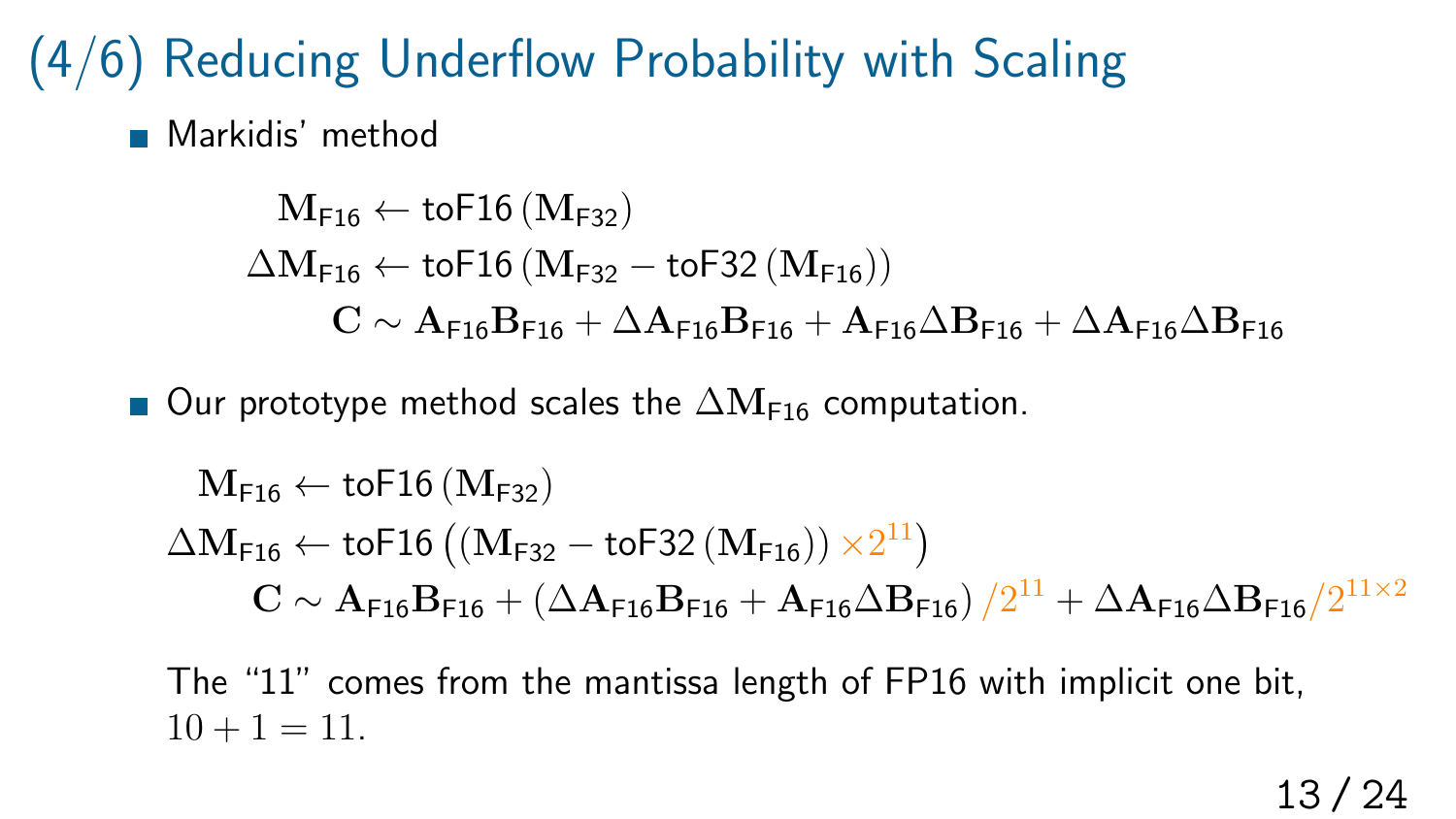### (4/6) Reducing Underflow Probability with Scaling

The comparison of representation accuracy and range.

- **Markidis' halfhalf**: Represents one FP32 using two FP16s
- **Our halfhalf** : Markidis' halfhalf  $+$  scaling.
- **Dur tf32tf32** : Our halfhalf using TF32 (e8m10) instead of FP16.

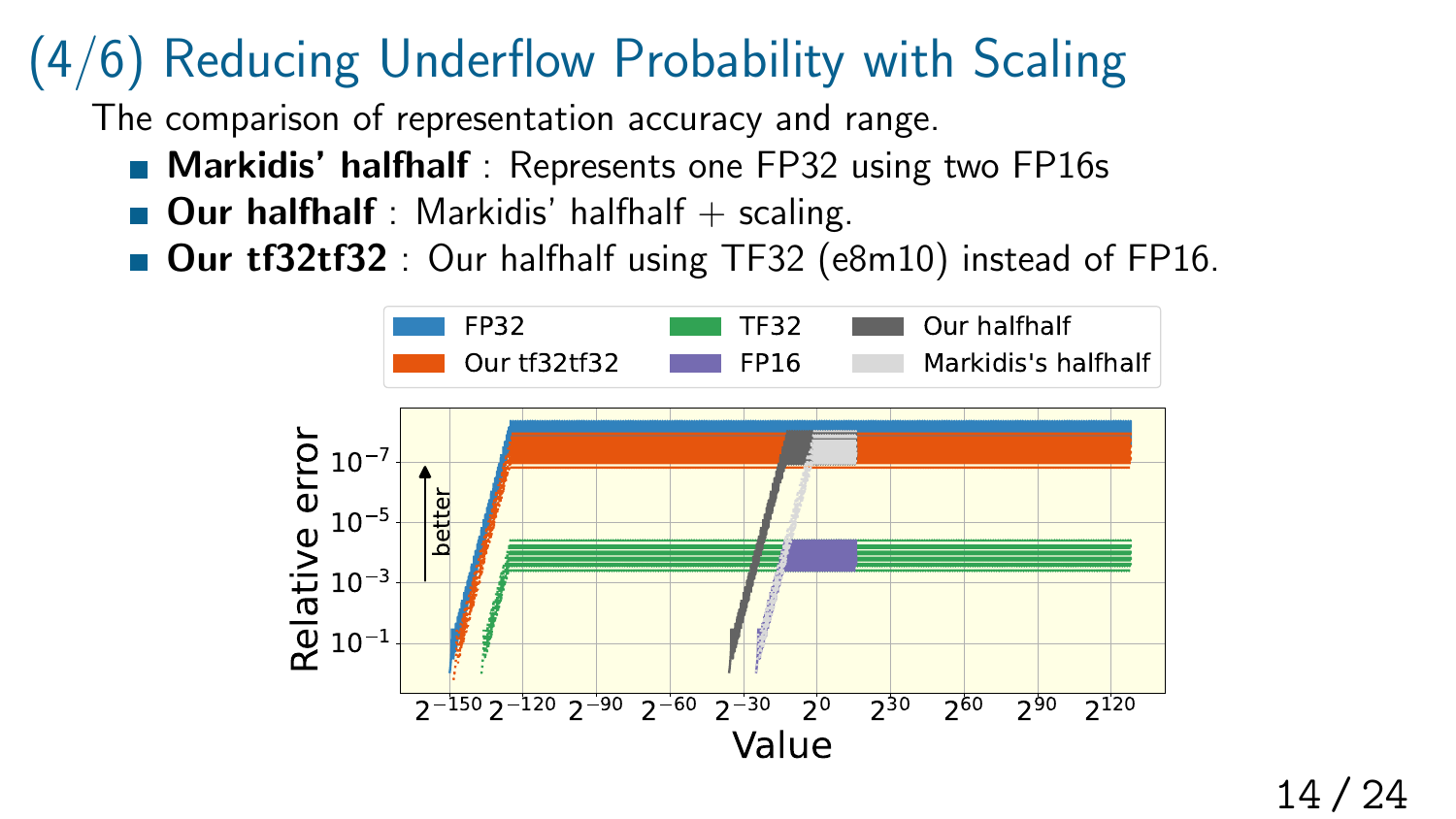#### (5/6) Reducing computational complexity

■ Our prototype method

 $\mathbf{C} \sim \mathbf{A}_{\mathsf{F16}}\mathbf{B}_{\mathsf{F16}} + \left(\Delta\mathbf{A}_{\mathsf{F16}}\mathbf{B}_{\mathsf{F16}} + \mathbf{A}_{\mathsf{F16}}\Delta\mathbf{B}_{\mathsf{F16}}\right)/2^{11} + \!\!\frac{\Delta\mathbf{A}_{\mathsf{F16}}\Delta\mathbf{B}_{\mathsf{F16}}/2^{11 \times 2}}{\Delta\mathbf{A}_{\mathsf{F16}}\Delta\mathbf{B}_{\mathsf{F16}}}\nonumber$ *✿✿✿✿✿✿✿✿✿✿✿✿✿✿✿✿✿✿✿✿✿*

Our final method omits " $+\Delta A_{F16}\Delta B_{F16}/2^{11\times2}$ " since the effect of this error correction computation is negligible to the FP32 23 bits of mantissa.

$$
C \sim A_{F16}B_{F16} + (\Delta A_{F16}B_{F16} + A_{F16}\Delta B_{F16})/2^{11}
$$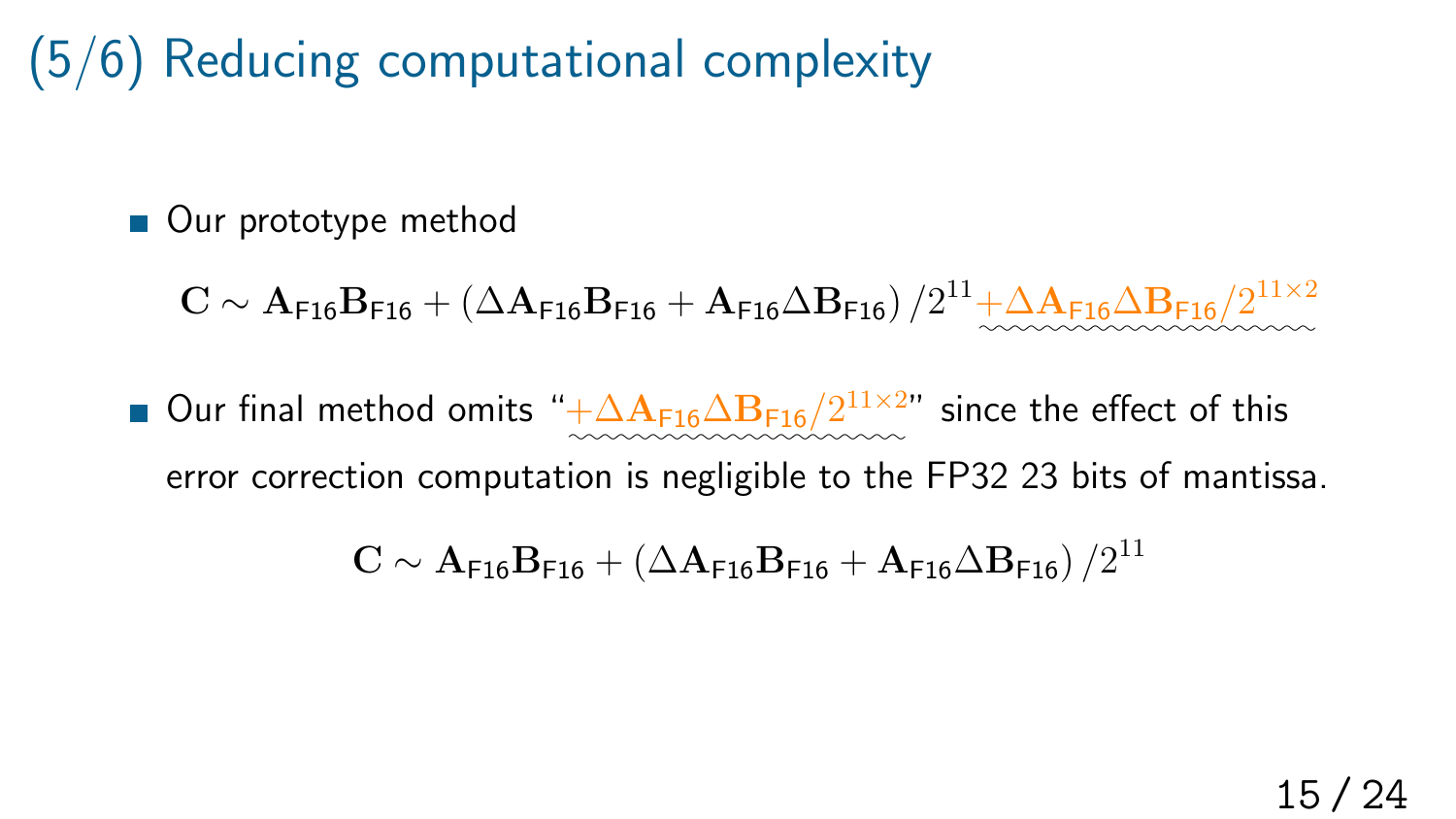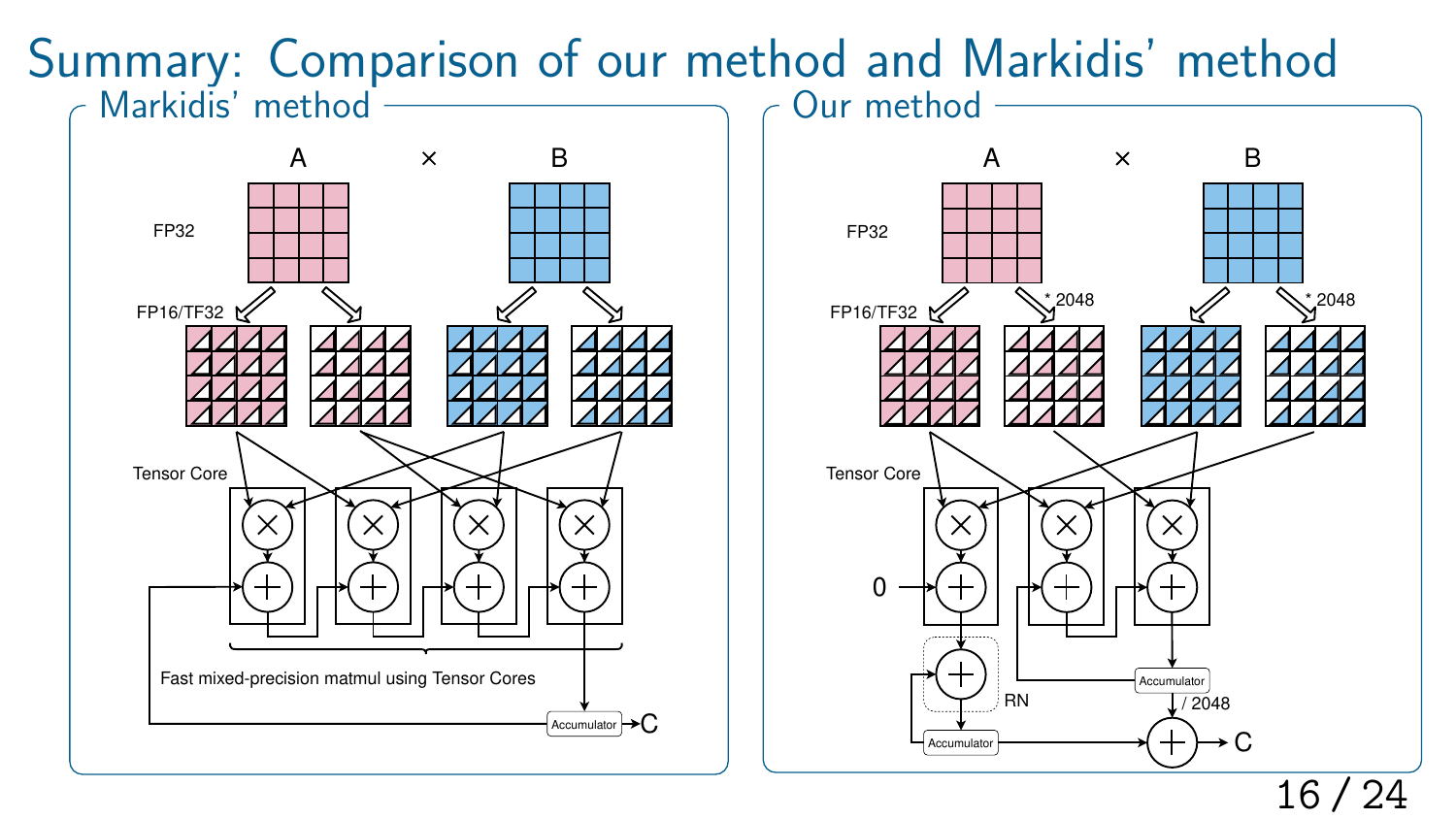# (6/6) Evaluation

We have incorporated our method into <code>NVIDIA CUTLASS</code> 2.5. $^{\rm 1}$  to use the high performance functions, e.g. memory blocking strategies and thread allocations.

Labels -

cutlass halfhalf : Uses FP16 Tensor Cores

cutlass tf32tf32 : Uses TF32 Tensor Cores

NVIDIA A100 40GB SXM4  $\Box$  CUDA 11.3 Evaluation environment

<sup>1</sup>NVIDIA includes 3xTF32 SGEMM emulation into CUTLASS 2.8 independently from us.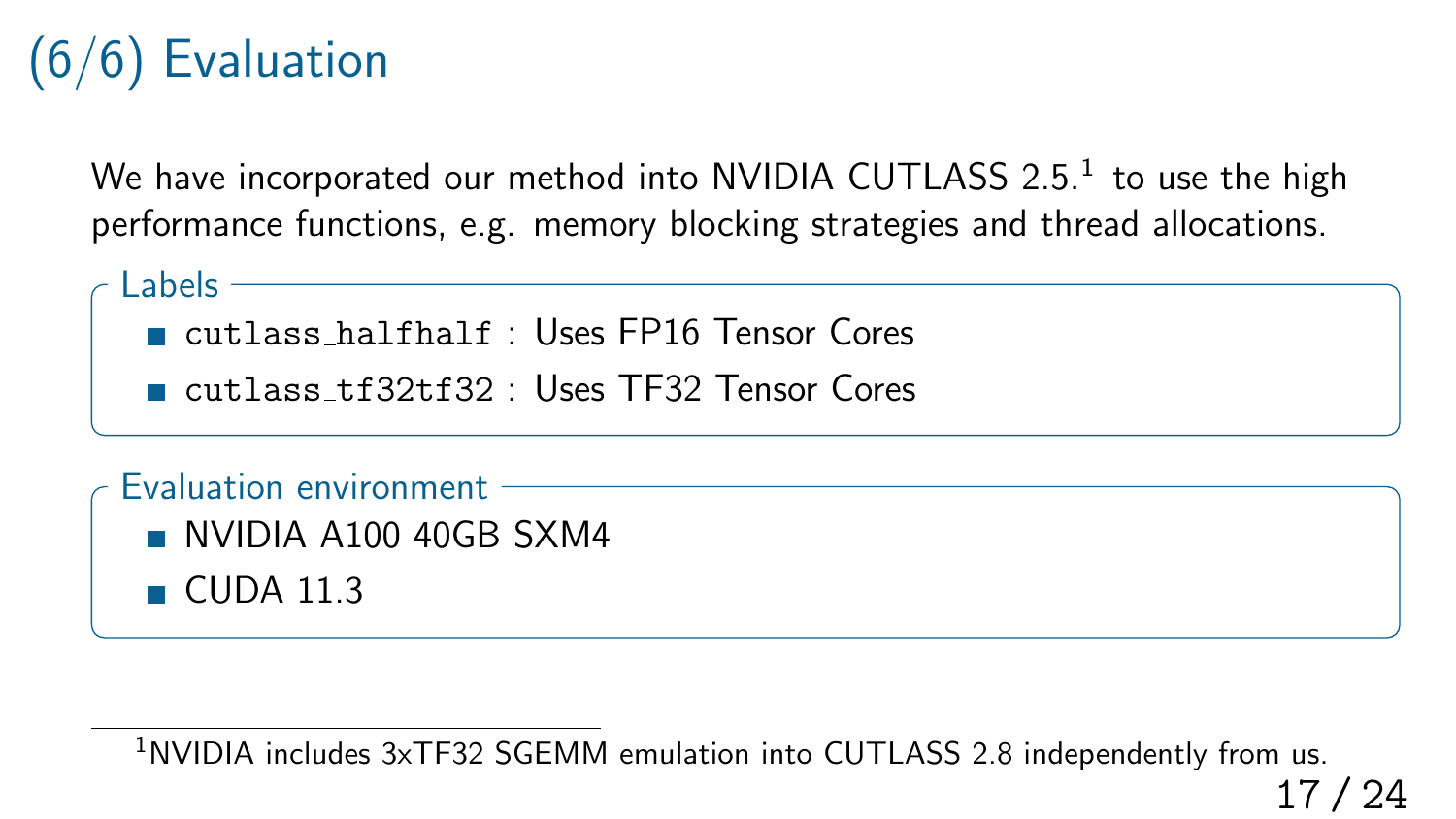# Accuracy evaluation  $(1/2)$

We evaluate our implementation using various exponent distribution matrices.



Error evaluation

$$
\text{RelativeResidual} = ||\mathbf{C}_{\textrm{ref}} - \mathbf{C}||_F / ||\mathbf{C}_{\textrm{ref}}||_F,
$$

where  $||\cdot||_F$  is Frobenius norm and  $\mathbf{C}_{\text{ref}}$  is a reference computation result in FP64.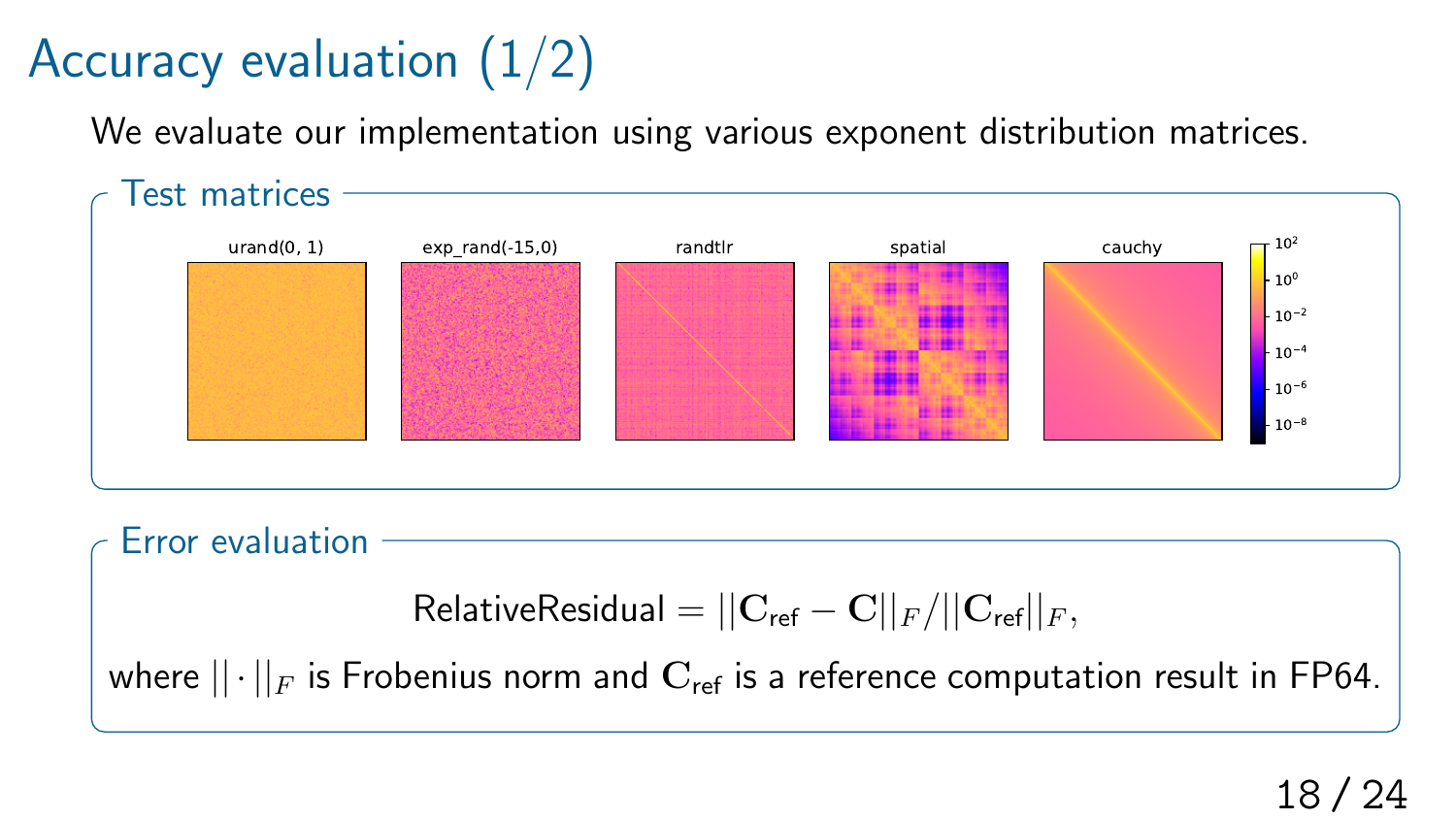# Accuracy evaluation  $(1/2)$

Test matrices

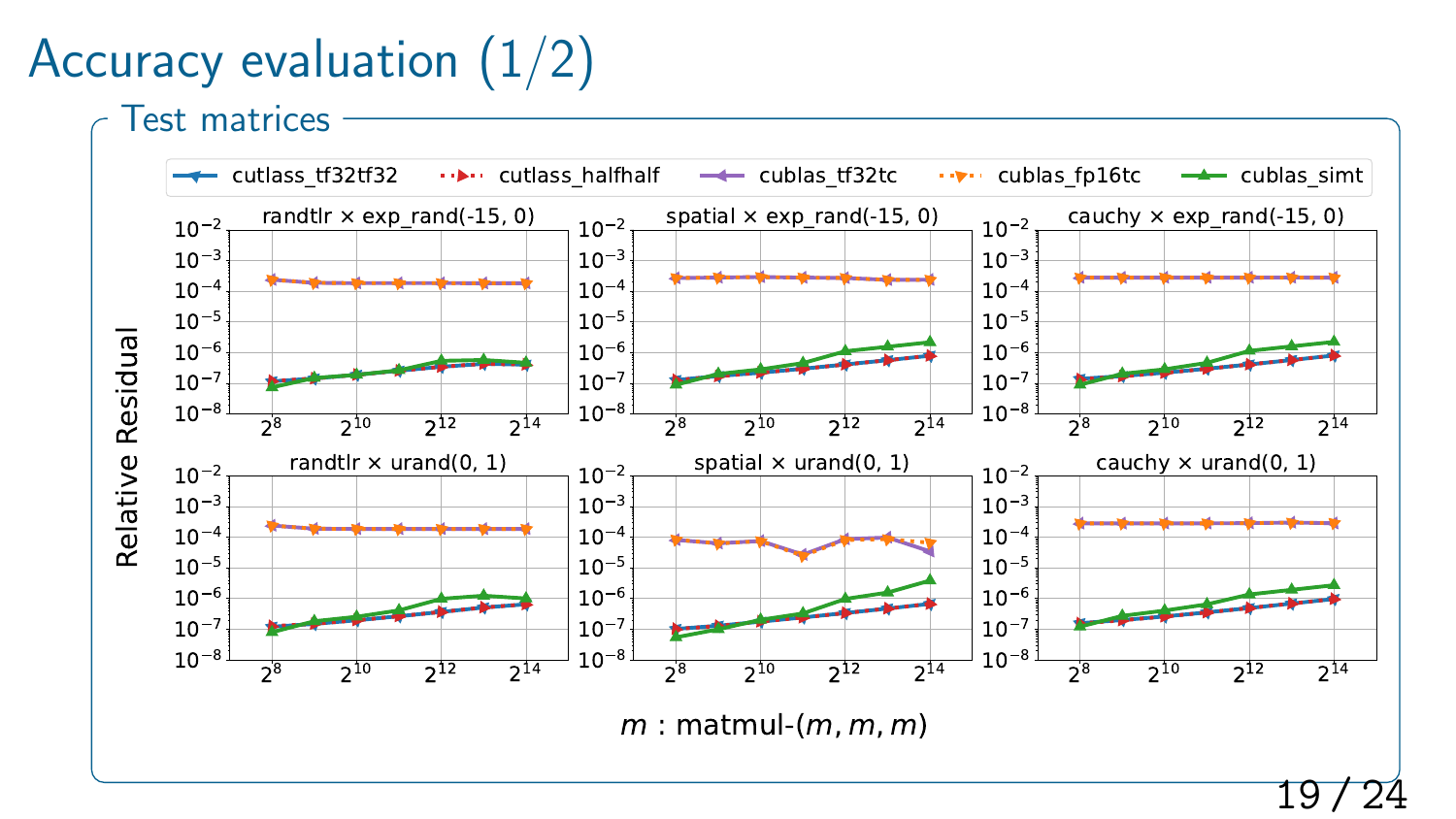# Accuracy evaluation (2/2)

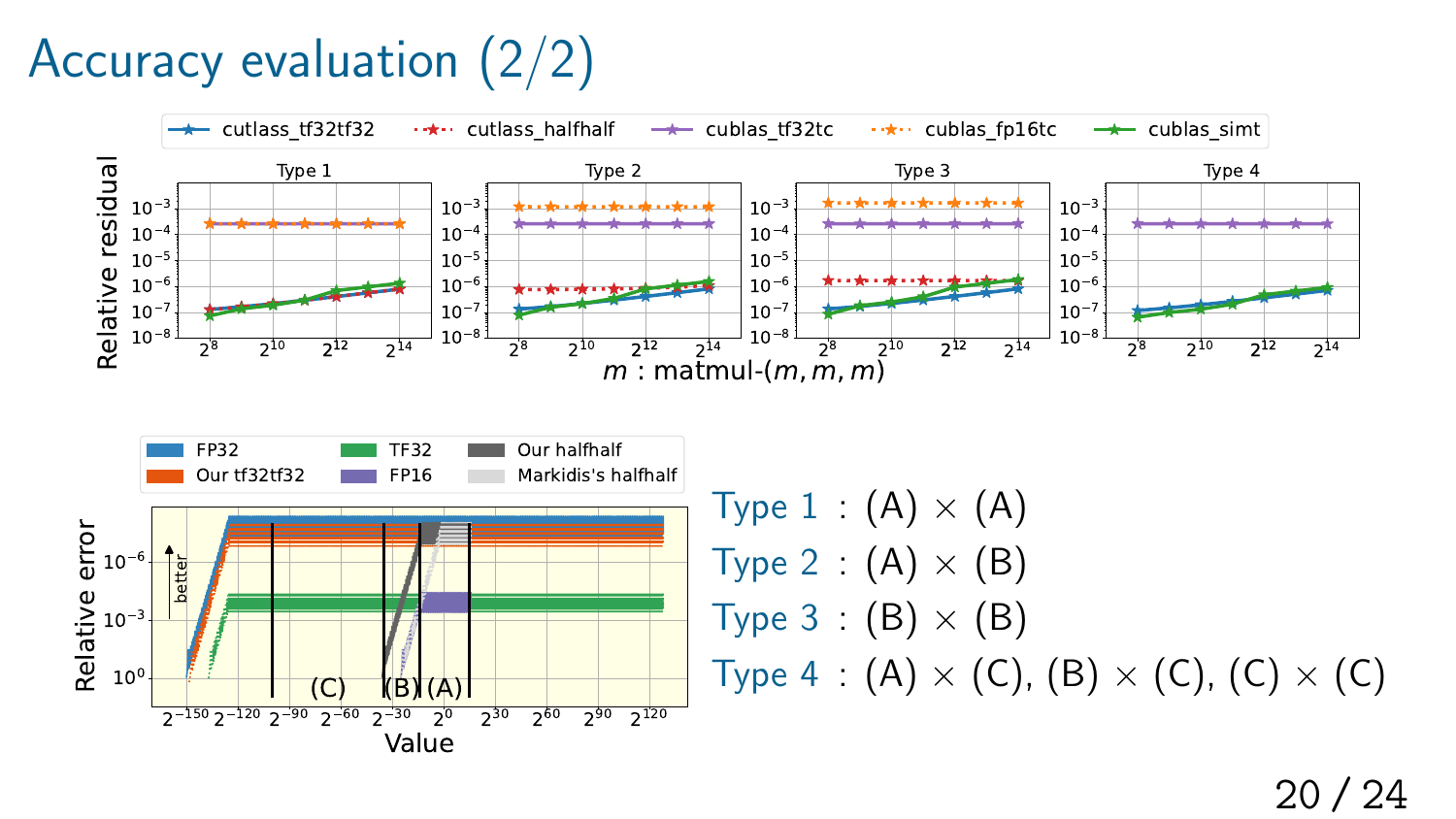### Throughput evaluation



We have also measured the power consumption of each method and found thet our method consumes lower power compared to cuBLAS SGEMM.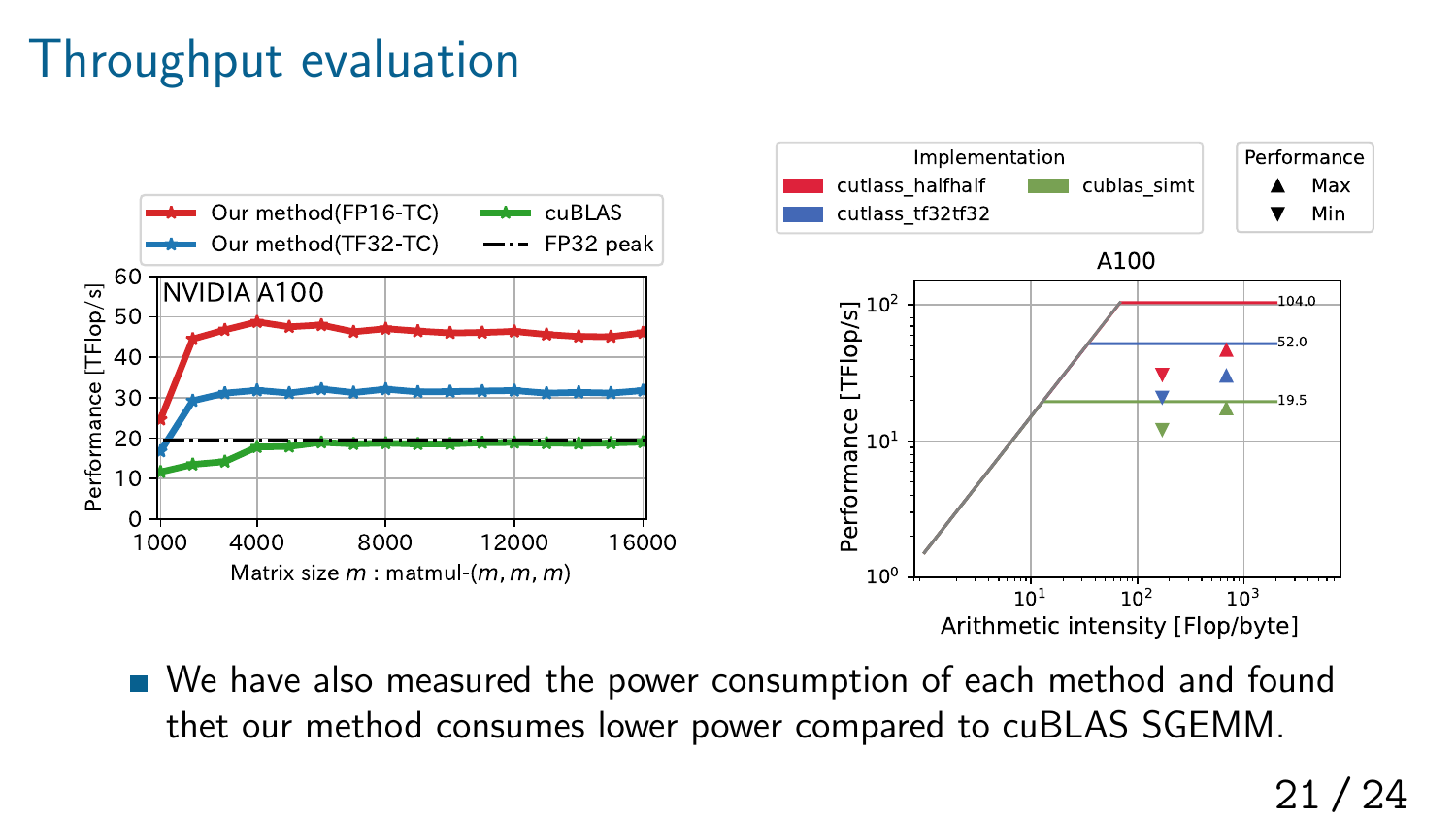#### To improve the throughput of our implementations...

- **1** Reduce the shared memory bank conflict. Currently, the shared memory layout (skew) is not suitable to this error correction method and a lot of shared memory bank conflicts occur.
- **2** Use mma.m16n8k16 instruction instead of mma.m16n8k8 for cutlass halfhalf. By using this instruction, we can reduce the latency. However, mma.m16n8k16 has an additional RZ between first half 8 accumulations and latter half 8 accumulations. We need to carefully investigate the effect.

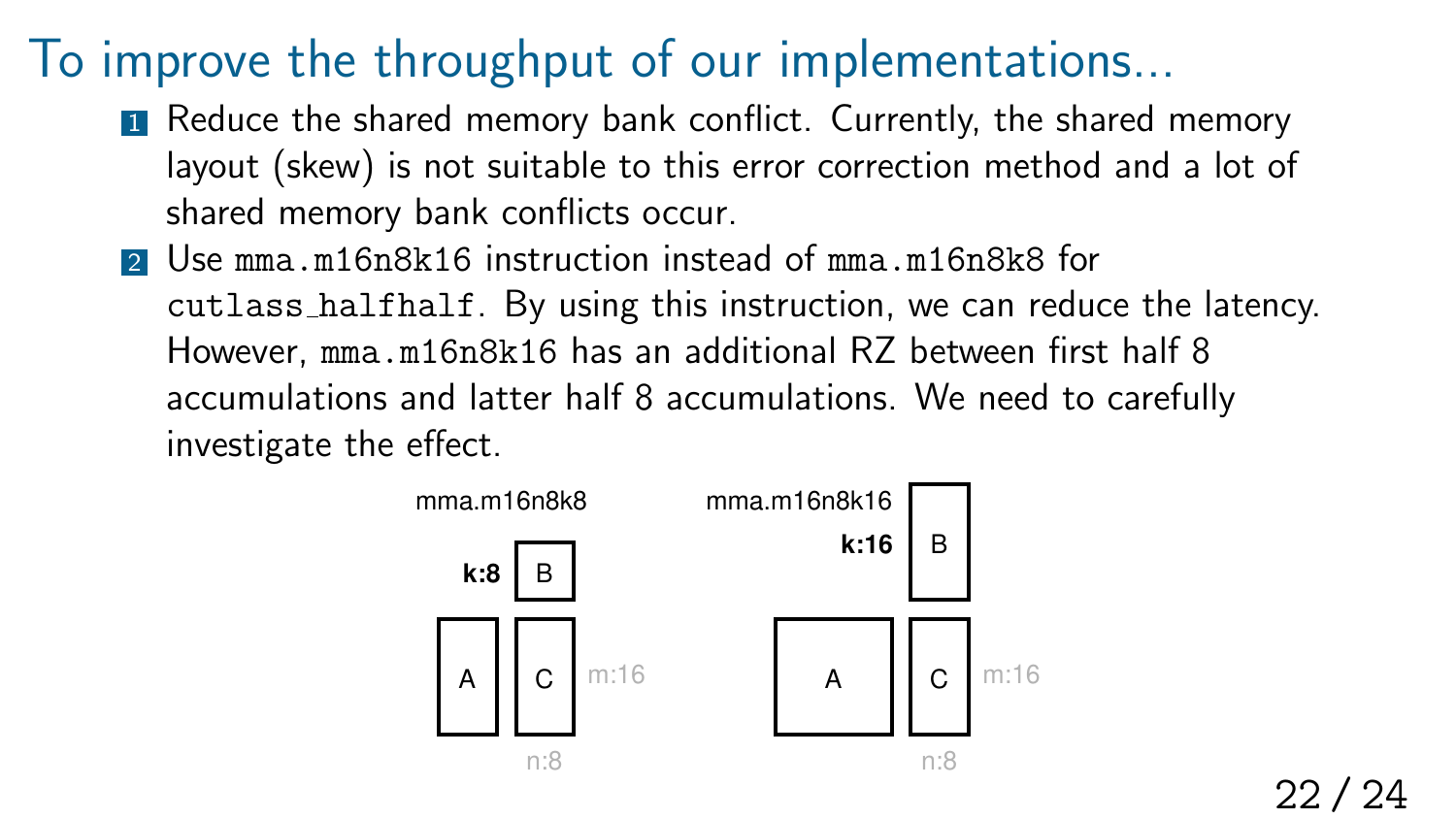#### Conclusion

We have improved Markidis' error correction method and demonstrated that our SGEMM emulation on Tensor Cores outperforms the theoretical peak performance of FP32 SIMT Core while achieving the same level of accuracy.